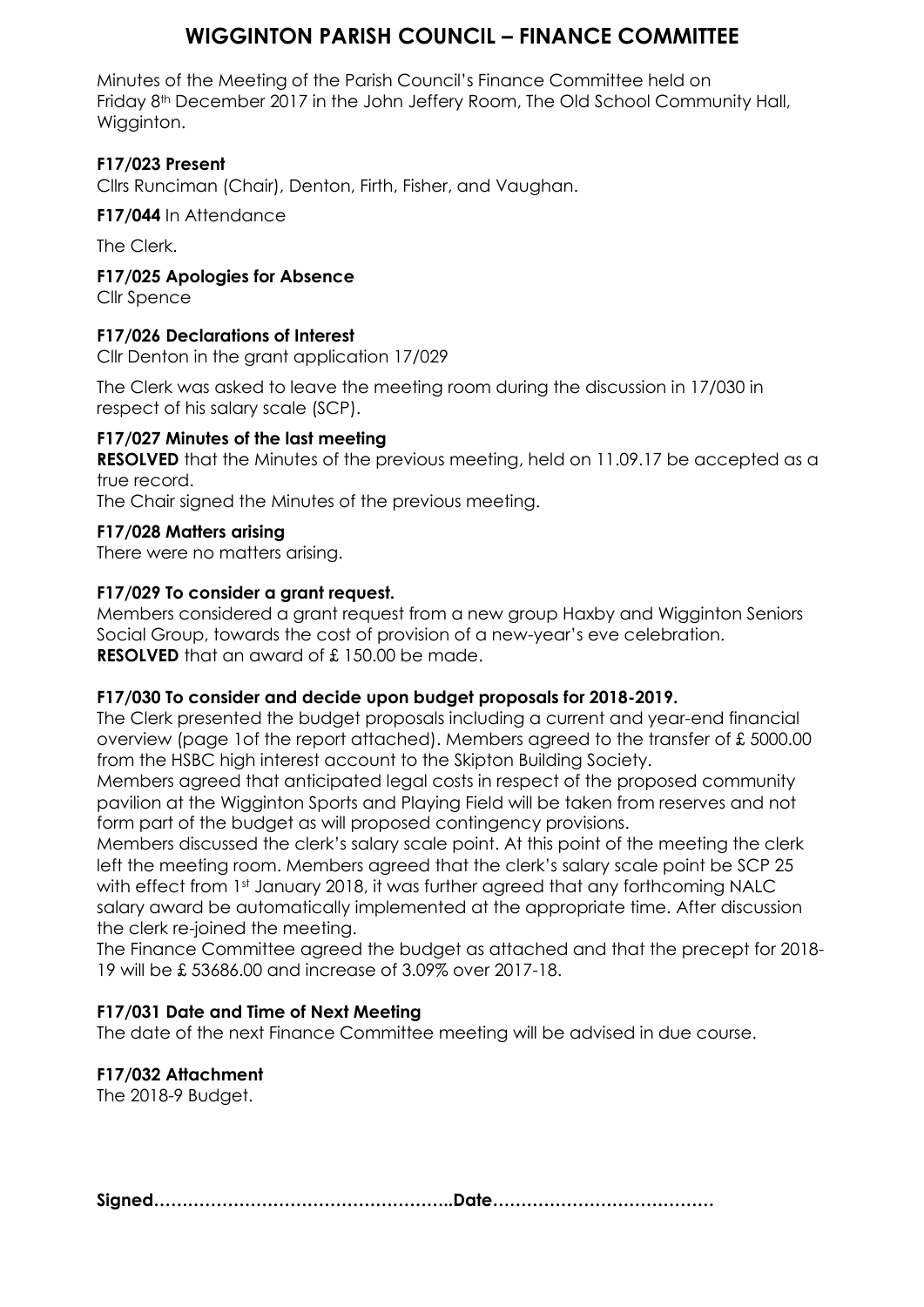# **WIGGINTON PARISH COUNCIL**

## **BUDGET PROPOSALS FOR 2018-2019**

## **AGREED AT THE FINANCE COMMITTEE MEETING TO BE HELD AT 2pm FRIDAY 8TH DECEMBER 2017**



*Working for Wigginton*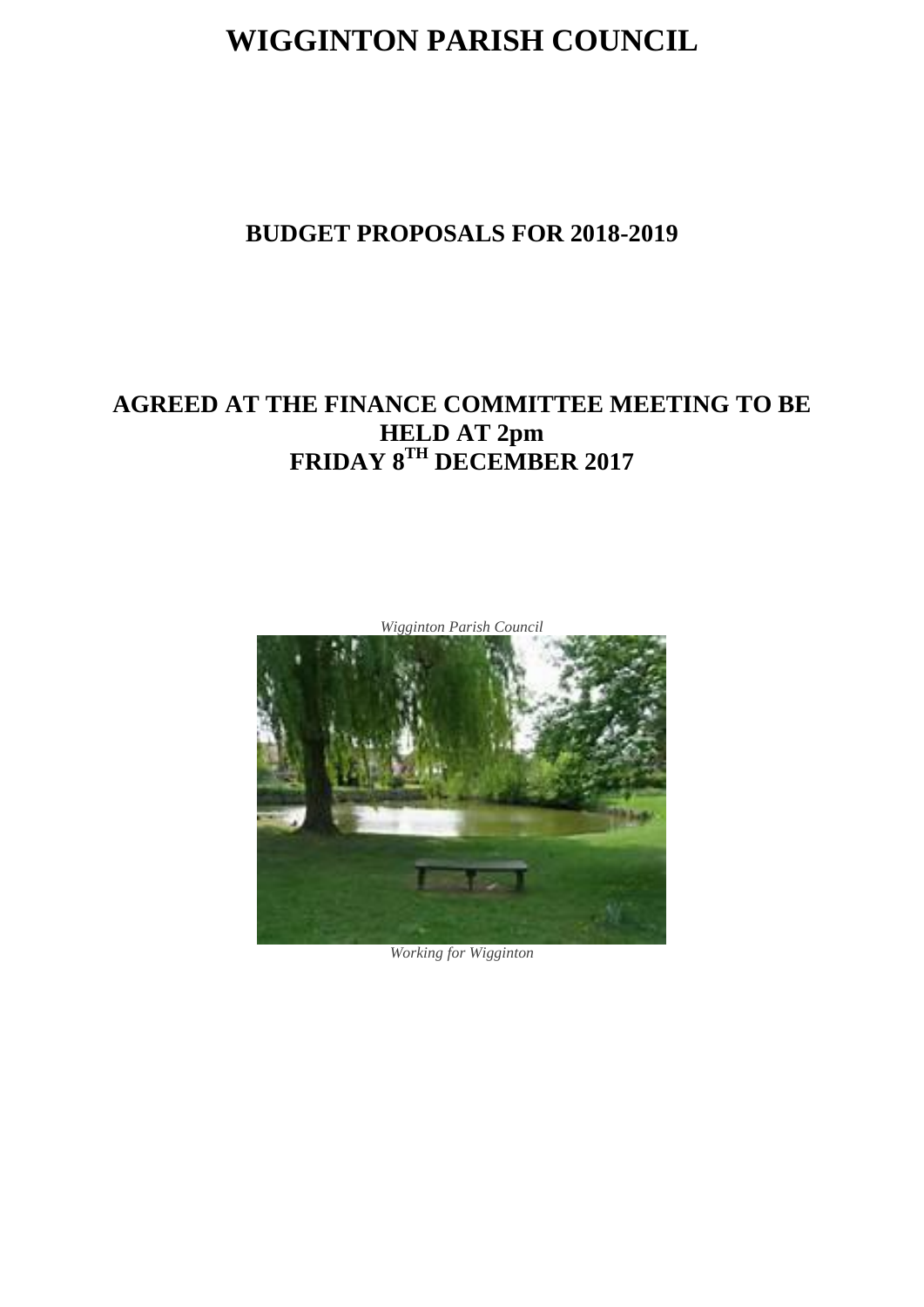## **Financial Overview 2017-18**

The Parish Council is currently in a reasonably healthy financial position. Our finances are divided between the HSBC Bank (2 accounts) and the Skipton Building Society. We also have a small number of shares in Lloyds Bank (of little value).

| 50% of precept as a reserve<br><b>Total of reserves</b>                                                                 | $-£$ 26037<br><b>E</b> 48081    | -48081         |
|-------------------------------------------------------------------------------------------------------------------------|---------------------------------|----------------|
| Gratuity                                                                                                                | $-£$ 2565                       |                |
| S 106 Mill Lane                                                                                                         | $-£$ 9863                       |                |
| S 106 Village Garth                                                                                                     | $-£$ 2616                       |                |
| Less reserves<br>S 106 award to Wigginton Grasshoppers                                                                  | $-£$ 7000                       |                |
| <b>Add Skipton Building Society at 31.11.17</b><br>Anticipated total of all total of all at year end 03/18              | £ 40314<br>£68434               | 40314<br>68434 |
| Less anticipated expenditure to 03/18<br>Add anticipated income to 03/18<br>Anticipated year-end total 03/18            | $-£$ 11098<br>£ 1069<br>£ 28120 | 28120          |
| <b>Banking:-</b><br>HSBC High Interest Account at 30.11.17<br>HSCBC Current Account at 30.11.17<br>at 30.11.17<br>Total | £ 9947<br>£28202<br>£ 38149     |                |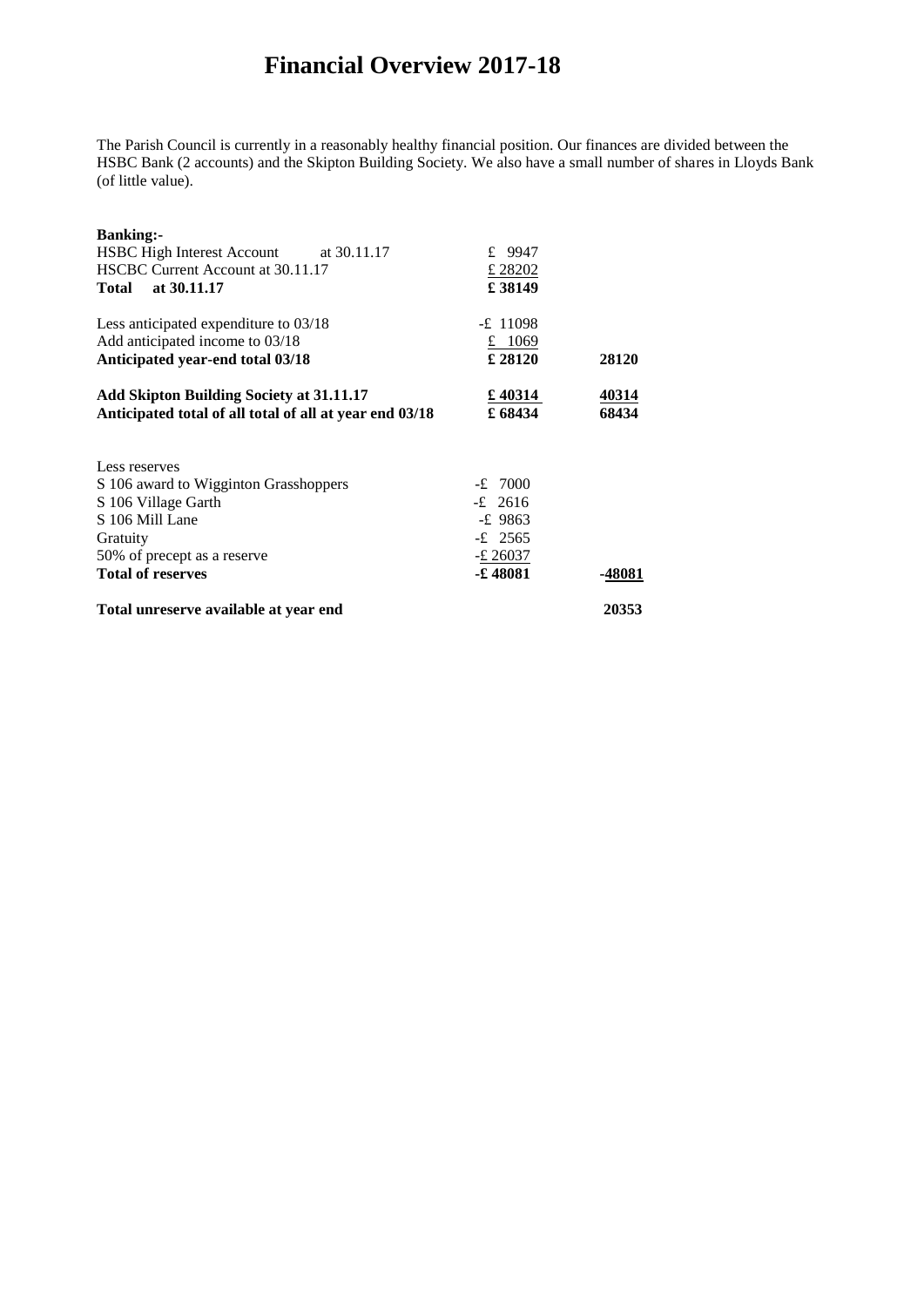## **INCOME**

|                                        | 2017-2018         | 2018-2019 |
|----------------------------------------|-------------------|-----------|
|                                        | £                 | £         |
| <b>PRECEPT</b>                         | 52074             | 53686     |
| <b>OTHER INCOME</b>                    |                   |           |
| <b>S.106 RECEIPTS</b>                  |                   |           |
| <b>DOUBLE TAXATION CofY</b>            | 4393              | 4393      |
| <b>ALLOTMENTS</b>                      | 600               | 600       |
| <b>OLD SCHOOL</b>                      | 1000              | 1000      |
| <b>BANK INTEREST/SHARES</b>            | 225               | 300       |
| <b>RENT RECEIPTS</b>                   | 106               | 108       |
| Total income other than the precept    | v <sub>6324</sub> | 6401      |
|                                        |                   |           |
|                                        | 58398             | 60087     |
| Precept Increase/decrease              | $3.5\%$           | $3.09\%$  |
| To meet the 2017-18 expenditure budget | 2751              |           |
| members agreed to use £2751.00 from    |                   |           |
| reserves                               |                   |           |

#### NOTES IN RESPECT OF INCOME:

1. The precept is the amount of funding received from City of York Council and the amount is calculated by expenditure less other income. The total Precept is currently made up of 2 elements a) precept and b) council grant payment. (For the 2017-18 budget members agreed at that budget meeting that  $\pounds$  2751 would be used from reserves).

The 2018-19 precept proposal shows a 3.09% increase over 2017-18.

- 2. There are no outstanding S 106 monies owed to the Parish Council
- 3. Double Taxation this is now reasonably assured and will remain at its currently level unless more work is taken on or is reduced.
- 4. Allotments Income has risen to its current level and there are no current plans for any rent increase. A rent review could be carried out in 2018-19 for implementing in 2019-20.
- 5. Old School This represents a repayment from the O.S. for the Clerk's time. The level charged £ 250.00 per quarter and was reviewed in 2016-17.
- 6. Bank Interest/Shares Interest from HSBC remains derisory (as are the returns from our Lloyds Bank shares). The interest received from the Skipton Building Society account is substantially more than the banks or shares. Members agreed that a further £ 5000.00 be transferred to the Skipton Building Society.
- 7. Rent is received from WSPFA, Churchfield Open Space Committee, The Old School and Northern Power Grid. These are not variable.
- 8. VAT This is not included as expenditure figures are VAT free.

**NOTE:** The precept amount shown is based on the figures indicated in the report and excludes allotments, Old School, bank interest, rents and vat income and is now subject to discussion. Many costs (detailed in Expenditure below), are in essence non-negotiable particularly with administration.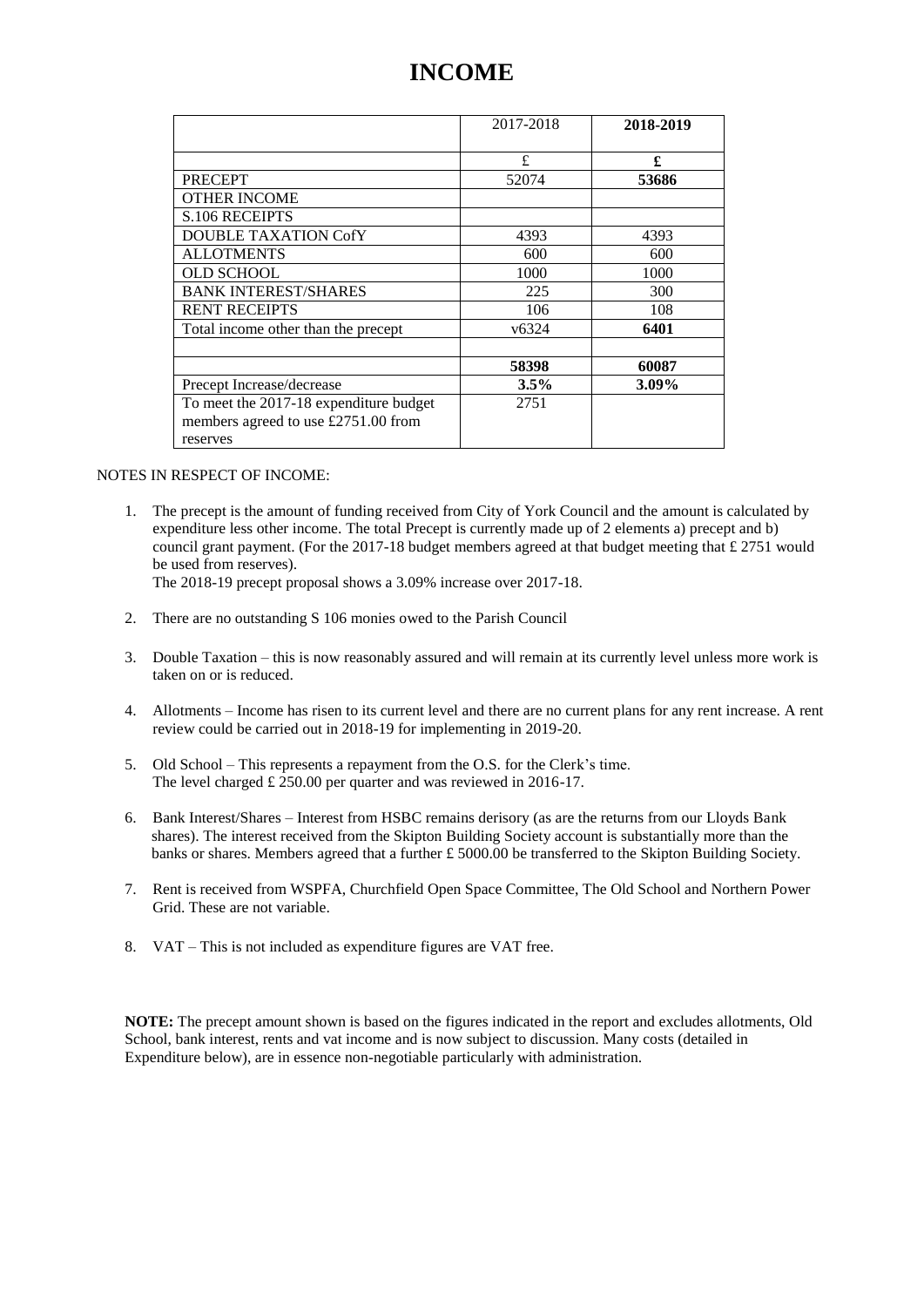## **EXPENDITURE**

|                                               | 2017-18                 | 2018-2019            |
|-----------------------------------------------|-------------------------|----------------------|
| <b>ADMINISTRATION</b>                         | $\overline{\mathbf{f}}$ | $\pmb{\mathfrak{L}}$ |
| <b>Audit Fees</b>                             | 1200                    | 1250                 |
| <b>Insurance Fees</b>                         | 1353                    | 1400                 |
| Room Hire                                     | 500                     | 500                  |
| Postage                                       | 90                      | 90                   |
| Rent                                          | 20                      | 20                   |
| Salary/PAYE                                   | 11975                   | 13473                |
| NI<br>NI (£500) Only applies to WPC           | 480                     | 500                  |
| Gratuity                                      | 2565                    | 3420                 |
| Stationery                                    | $\overline{295}$        | $\overline{350}$     |
| Subscriptions                                 | 900                     | 975                  |
| PC Equipment/Telephone/Internet               | 750                     | 750                  |
| <b>Web Site Maintenance</b>                   | 395                     | 824                  |
| Travel/Training                               | 100                     | 100                  |
| <b>TOTAL OF ADMMINISTRATION</b>               | 20623                   | 23652                |
| <b>GROUND MAINTENANCE</b>                     |                         |                      |
| <b>Christmas Festivities and Band</b>         | $\overline{600}$        | $\overline{600}$     |
| Flowers, etc.                                 | 900                     | 900                  |
| Pond                                          | 250                     | 250                  |
| <b>Grass Cutting</b>                          | 8736                    | 8510                 |
| <b>Hedge Cutting</b>                          | 2000                    | 1750                 |
| Tree survey                                   |                         | $\overline{500}$     |
| <b>Tree Care</b>                              | 2000                    | 2750                 |
| Other ground maintenance including drains     | 1750                    | 2000                 |
| <b>TOTAL OF GROUND MAINTENANCE</b>            | 16236                   | 17260                |
| <b>OTHERS</b>                                 |                         |                      |
| Remembrance                                   | 100                     | 100                  |
| Adoption of telephone kiosk and defibrillator | 2000                    | $\frac{175}{2}$      |
| Contingency                                   | 2200                    |                      |
| <b>Citizens Advice</b>                        | 5500                    | 5500                 |
| Neighbourhood Plan                            | 2000                    | 1000                 |
| <b>TOTAL OF OTHERS</b>                        | 11800                   | 6775                 |
| <b>GRANTS S.137/Donations</b>                 |                         |                      |
| The Old School                                | 2850                    | $\Omega$             |
| Churchfield Open Space Committee              | 3140                    | 3300                 |
| Oaken Grove/Wigginton specific                |                         | 1600                 |
| Other Support Grants(incl.Oaken Grove)        | 6500                    | 7500                 |
| <b>TOTAL OF GRANTS AND DONATIONS</b>          | 12490                   | 12400                |
|                                               |                         |                      |
| <b>TOTAL OF ALL EXPENDITURE</b>               | 61149                   | 60087                |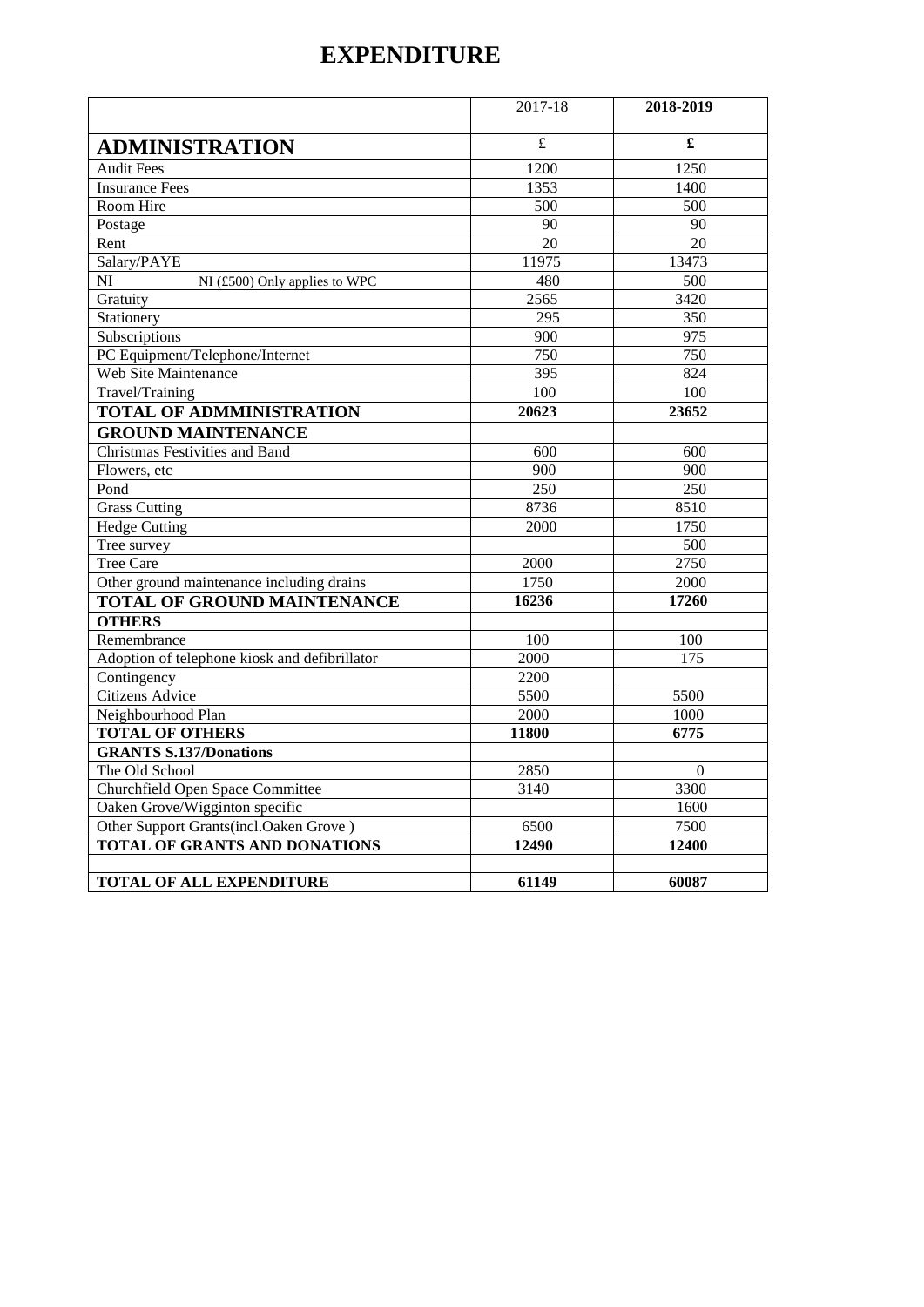## **NOTES IN RESPECT OF EXPENDITURE**

The 2018-19 expenditure is 1.74% lower than for 2017-18, based on the information below, this primarily arises due to a decrease in Other costs, although the administration costs have risen due primarily to reflect salary increases. There are also minor increases in gratuity and web maintenance which includes for a web site upgrade.

- 1. Audit Fees: to Yorkshire Internal Audit Services and PKF Littlejohn LLP.
- 2. Insurance: For WPC, Old School and Churchfields Open Spaces (Year 3 of 3 agreement)
- 3. Room Hire: Costs of Old School Room Hire for WPC Meetings.
- 4. Postage: Monthly cheque payments, correspondence, etc.
- 5. Rent Receipts: Received from Churchfield Open Space Committee, WSPFA, The Old School and Northern Power Grid
- 6. Salary: Members agreed that the clerk's salary be Scale SCP 25 with effect from 1<sup>st</sup> January 2018. It was further agreed that any NALC salary increase be awarded and implemented at the specified time.
- 7. NI: PAYE is from the salary element and NI is a direct payment by WPC.
- 8. Gratuity: Annual reserve sum payable to the Clerk on retirement in lieu of pension. The gratuity increases annually due to increased Lower Earnings Limit (NI) and years of service. The Parish Council for future employees will be responsible for offering a pension scheme to which Parish Council contributions will be necessary. The Pension scheme exists and is administered by NEST. The Parish Council has been advised on the Pension Scheme by Colville Financial Services of Haxby.
- 9. Stationery: Items for day to day office administration.
- 10. Subscriptions: YLCA, SLCC and Data protection membership annual payments.
- 11. PC/Telephone/Internet: Cartridges, telephone, internet payments. The Parish Council now has an allinclusive telephone/broadband which will include free calls.
- 12. Web: Annual fees for maintenance and support. An additional sum has been added to the Web maintenance to include for a proposed upgrade of the site.
- 14. Travel/Training: Travel payment include any mileage, car parking etc.
- 15. Christmas Festivities: Trees for Old School, School and Village, lights and electrics and band for Carol Event. Generally speaking refreshments have been provided by local sponsors. It is becoming more and more difficult with the placing and lighting of the Christmas tree and therefore members will to consider alternatives for 2018. No additional costs are included for this within the budget. These would however be of a minor nature.
- 16. Flowers: Planting out in village and school in Spring and Autumn.
- 17. Grass Cutting: Final 2 years of Andrew Hill contract (tendering required in 2020-21 no further extension of the contract is planned). Cutting April or May through to October, including church. A later cut could be necessary depending upon the weather conditions. This has been budgeted for.
- 18. Tree Care: Additional tree care required particularly through Churchfields/Church Lane and around the village pond. Includes tree density, height reduction and cut back around street lighting. It is planned to carry out a full independent tree survey in the village during 2018-19.
- 19. Hedge Cutting: This is contracted through a local contractor and has been a Spring and Autumn event. Hedge cutting through village, includes church. With the hedge cutting occurring later than in previous years it is now possible to arrange just a single late summer cut. Forgoing the winter cut will avoid damage to grassed areas caused by the tractor equipment due to soft ground conditions.